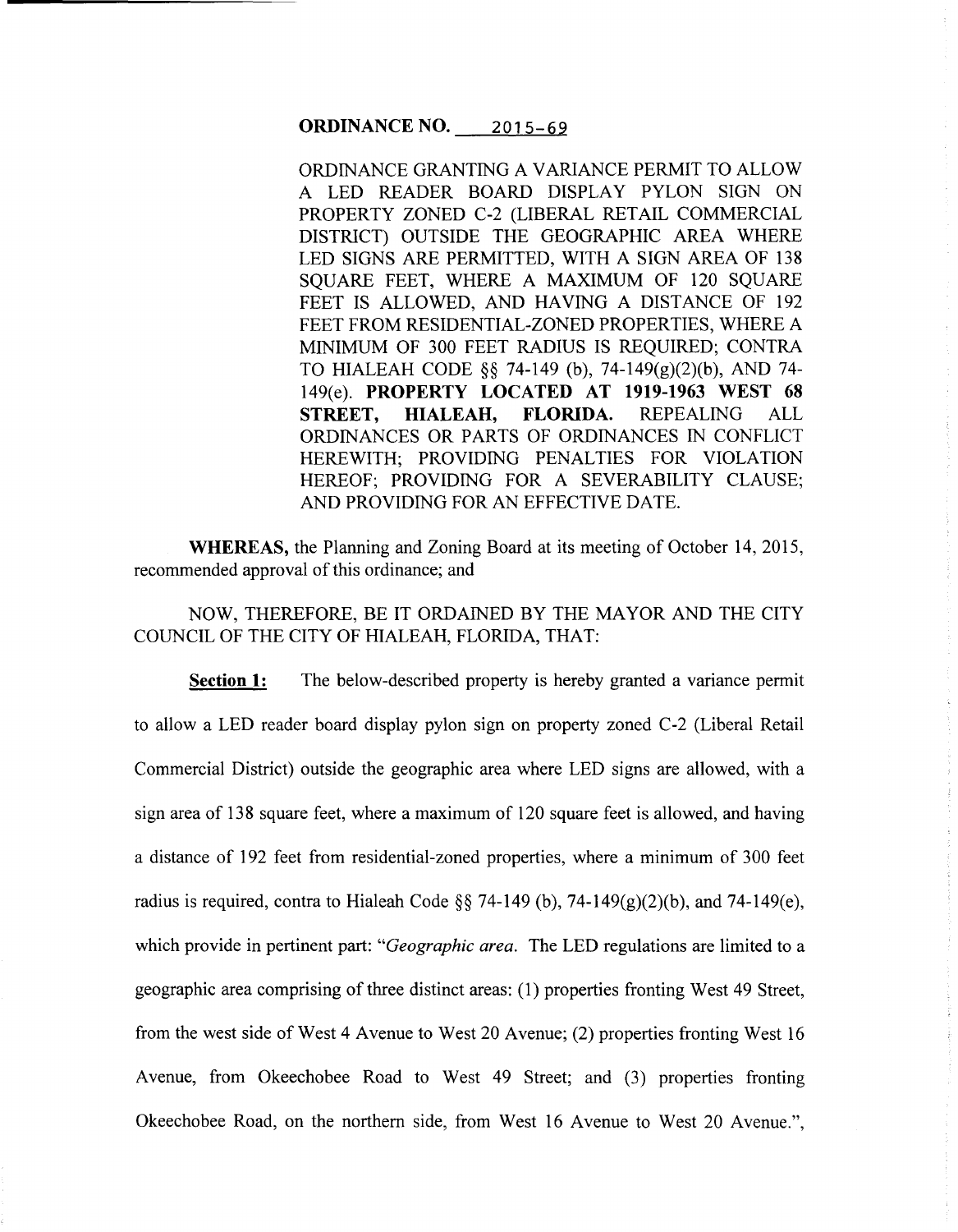*"Maximum area.* The maximum sign area allowed, including the sign face and structure, is 120 square feet.", and *"Distance from residential-zoned properties.* A free-standing LED sign or LED wall sign shall be placed at a distance no less than a 300-foot radius from the property lines of a residential-zoned property.", respectively. Property located at 1919-1963 West 68 Street, Hialeah, Miami-Dade County, Florida, zoned C-2 (Liberal Retail Commercial District), and legally described as follows:

> LOT 2, BLOCK 1 OF "SUTTON WALKER WATKINS SUBDIVISION", ACCORDING TO THE PLAT THEREOF, AS RECORDED IN PLAT BOOK 120, AT PAGE 31 OF THE PUBLIC RECORDS OF MIAMI-DADE COUNTY, FLORIDA.

## **Section 2: Repeal of Ordinances in Conflict.**

All ordinances or parts of ordinances in conflict herewith are hereby repealed to the extent of such conflict.

#### **Section 3: Penalties.**

Every person violating any provision of the Code or any ordinance, rule or regulation adopted or issued in pursuance thereof shall be assessed a civil penalty not to exceed \$500.00 within the discretion of the court or administrative tribunal having jurisdiction. Each act of violation and each day upon which any such violation shall occur shall constitute a separate offense. In addition to the penalty prescribed above, the city may pursue other remedies such as abatement of nuisance, injunctive relief, administrative adjudication and revocation of licenses or permits.

### **Section 4: Additional Penalties upon Violation of Conditions of** Use.

Any change of the terms and conditions of the use identified in this ordinance and as provided in the Declaration of Restrictive Covenants, if submitted, will cause a